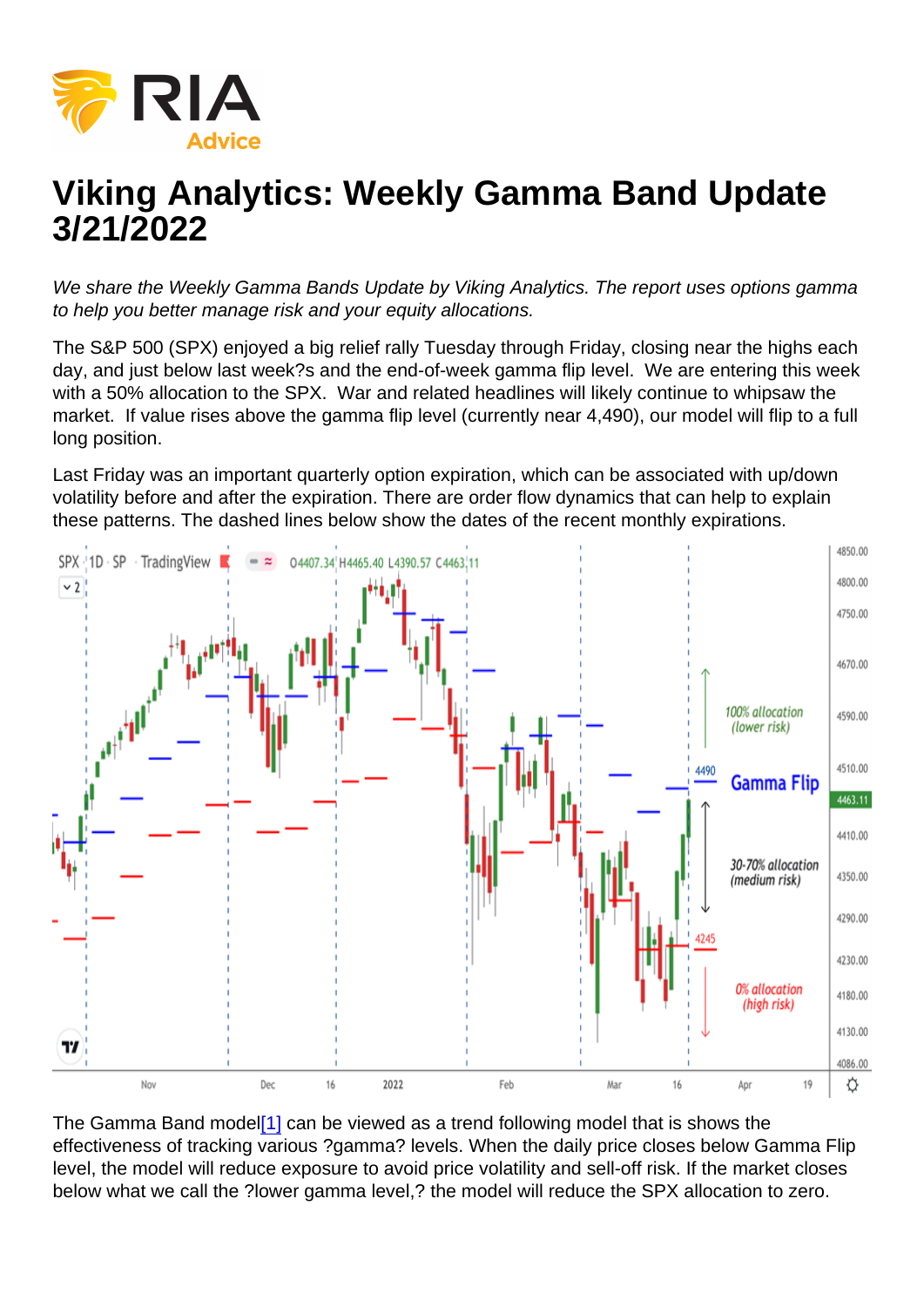The main premise of this model is to maintain high allocations to stocks when risk and corresponding volatility are expected to be low. For investors who have been conditioned to ?buy low and sell high,? it is counter-intuitive to increase allocations when the market rises, but this approach has shown to increase risk-adjusted returns in the back-test.

Risk management tools like this have become more important than ever to manage the next big drawdown. We incorporate many options-based signals into our daily stock market algorithms. Please visit our [website](https://viking-analytics.com/) to learn more about our trading and investing tools.

The Gamma Band model is one of several indicators that we publish daily in our SPX Report (click [here](https://sowl.co/bujTeT) for a sample report).

## The Gamma Flip - Background

Many market analysts have noted that [daily volatility in the S&P 500 will change](https://www.wsj.com/articles/markets-are-calm-then-suddenly-go-crazy-some-investors-think-they-know-why-11562666400?shareToken=st3e86ec3955124ea48f33c65b52e2be75) when the value of the SPX moves from one gamma regime to another. Some analysts call this level the ?gamma flip.? The scatterplot below shows how price volatility (on the y-axis) is increasingly lower as the value of SPX rises higher above the Gamma Neutral level (on the right side of the chart). When the value of the S&P closes lower than Gamma Neutral (to the left of the chart), volatility increases.

## Gamma Band Model ? Background

The purpose of the Gamma Band model is to show how tail risk can be reduced by following a few simple rules. The daily Gamma Band model has improved risk-adjusted returns by over 60% since 2007. The graph below demonstrates how this approach can limit drawdowns while maintaining good returns. A quick video introduction of the Gamma Band model can be seen by following [this](https://youtu.be/VRWweBwa6XY)